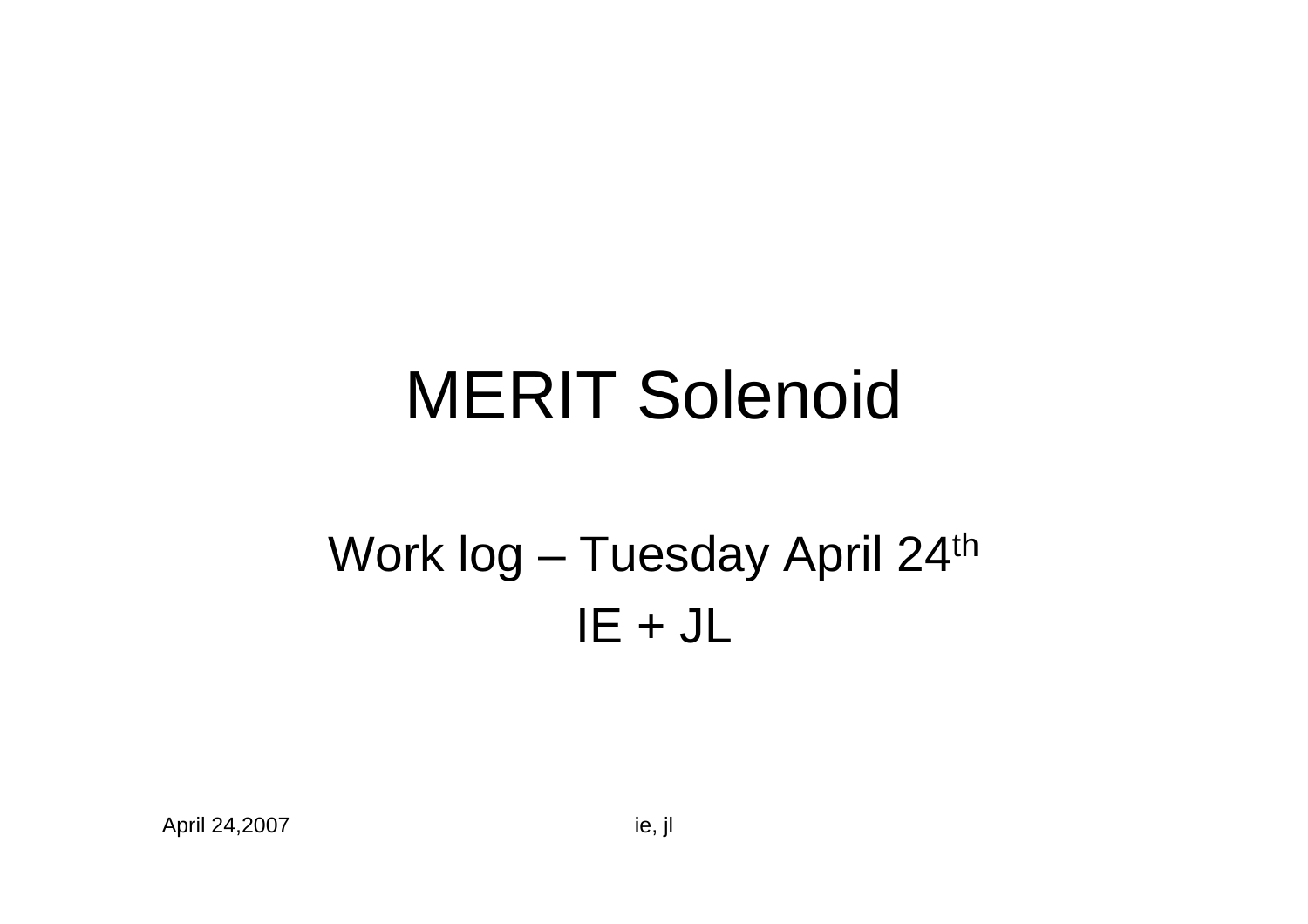## Solenoid test – building 180



- Test setup
- During the cool-down done in week-16 LN leak was detected in the middle feedthrough and slight gas leak in the left feedthrough
- Extended icing prevented detecting the exact location of the leaks
- The magnet was then heat up to 324-337 K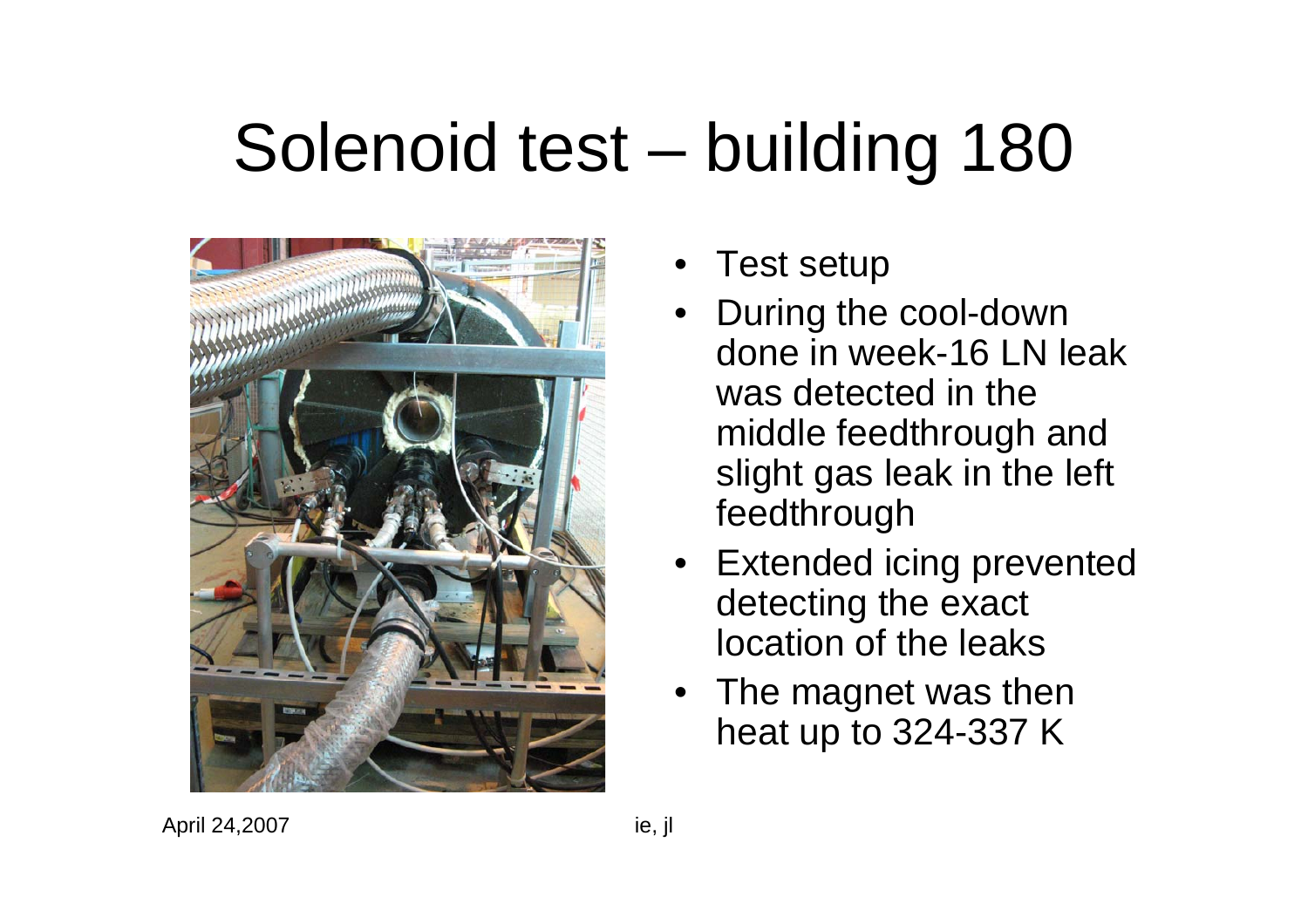#### Middle feedthrough – left lead (1)







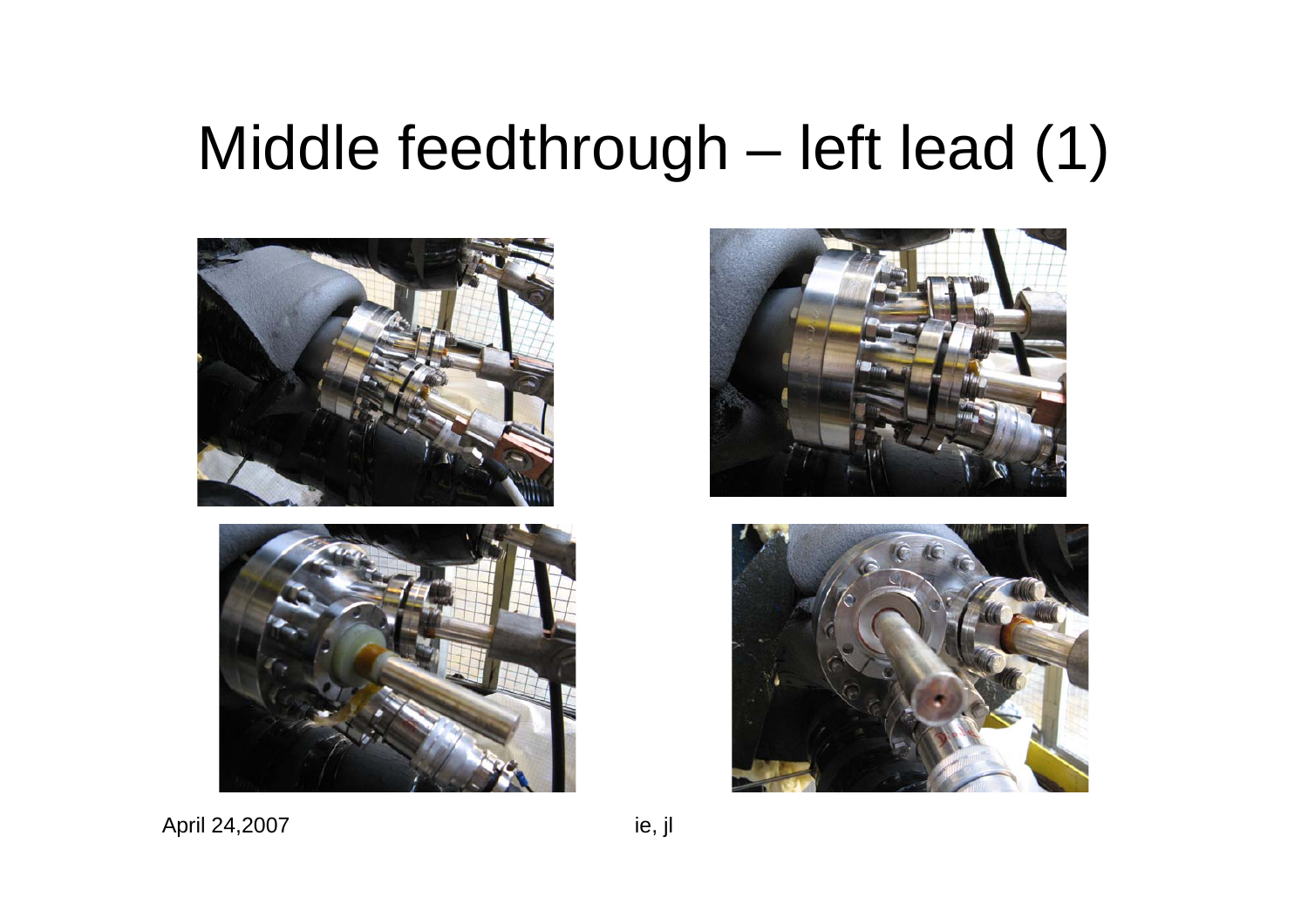### Middle feedthrough – left lead (2)



Taking out the G10 and looking at the first (left) and second (right) rubber ring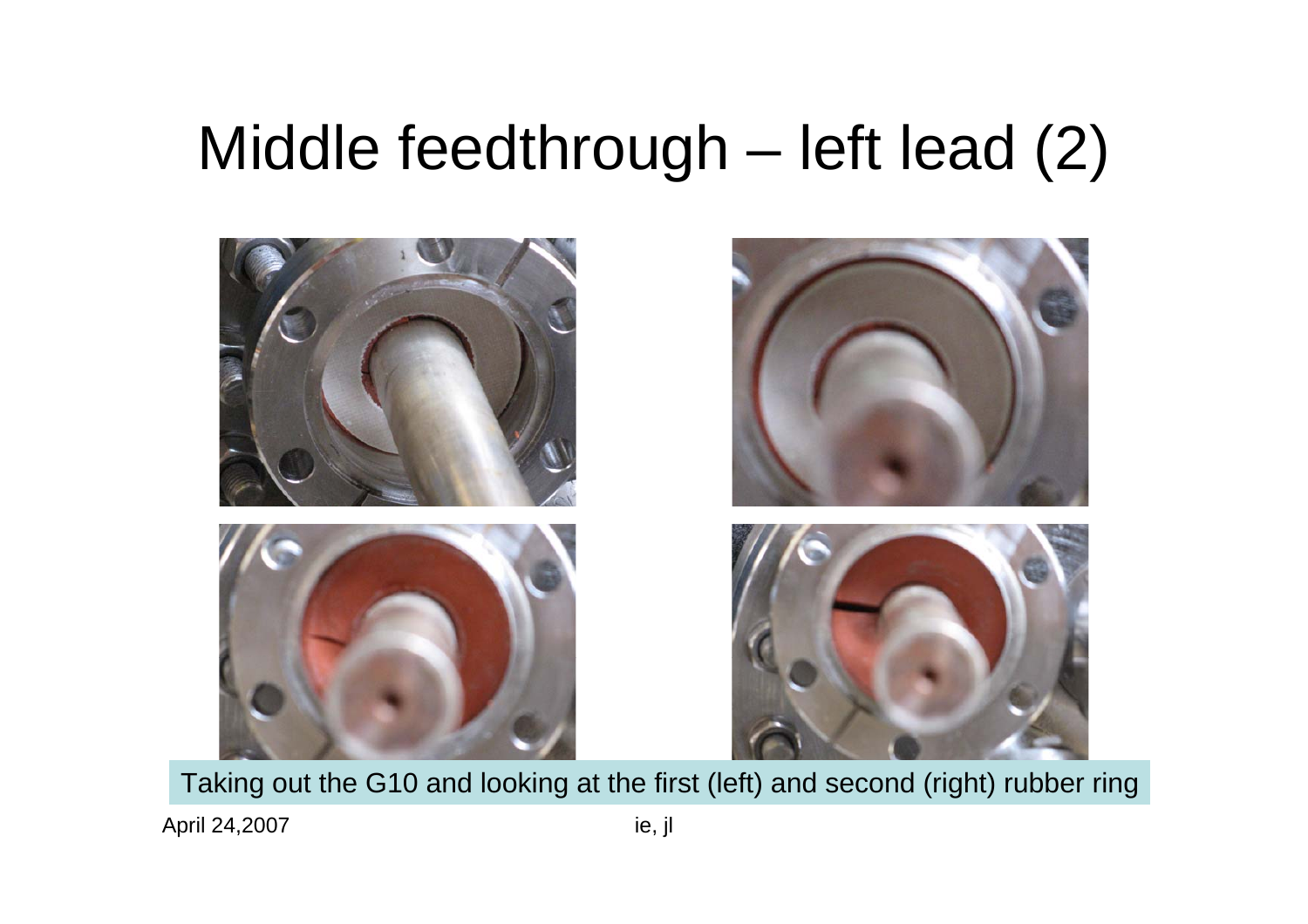### Middle feedthrough – left lead (3)

- The top picture shows all the material taken out
- Both rubber rings were broken, which I believe explains the observed leak.
- They are also quite hard and tend to brake easily.
- The current lead is well centered into the flange, and it was quite easy to remove everything without unscrewing the copper lead.



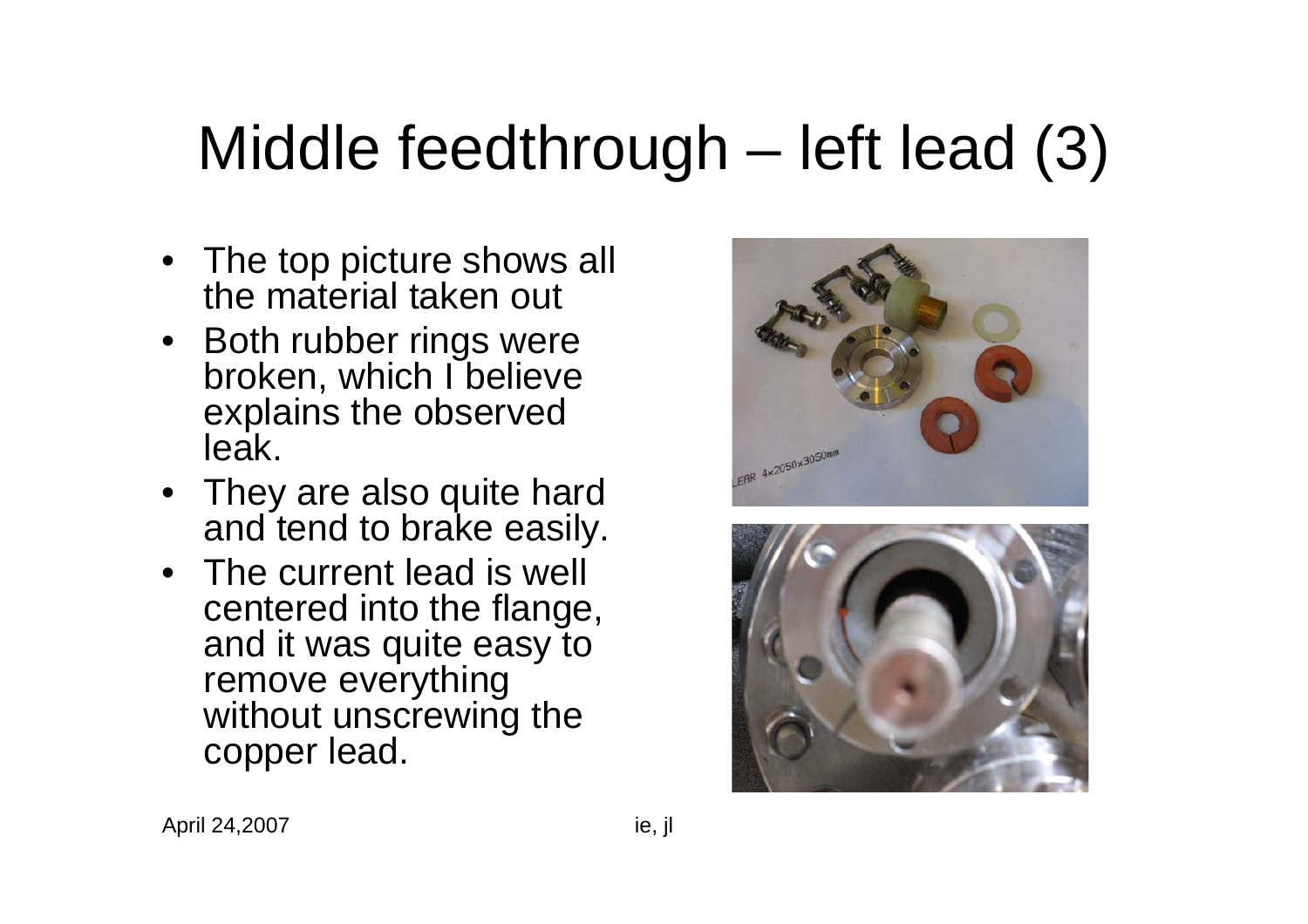### Middle feedthrough – right lead (1)







- • Again the rubber ring has a hole in the inner radius
- • However on the inner G10 ring it is well pushed inside the gap at the inner radius which provides the required tightness
- • When everything was removed the current lead did not remained centered but was touching in the upper part